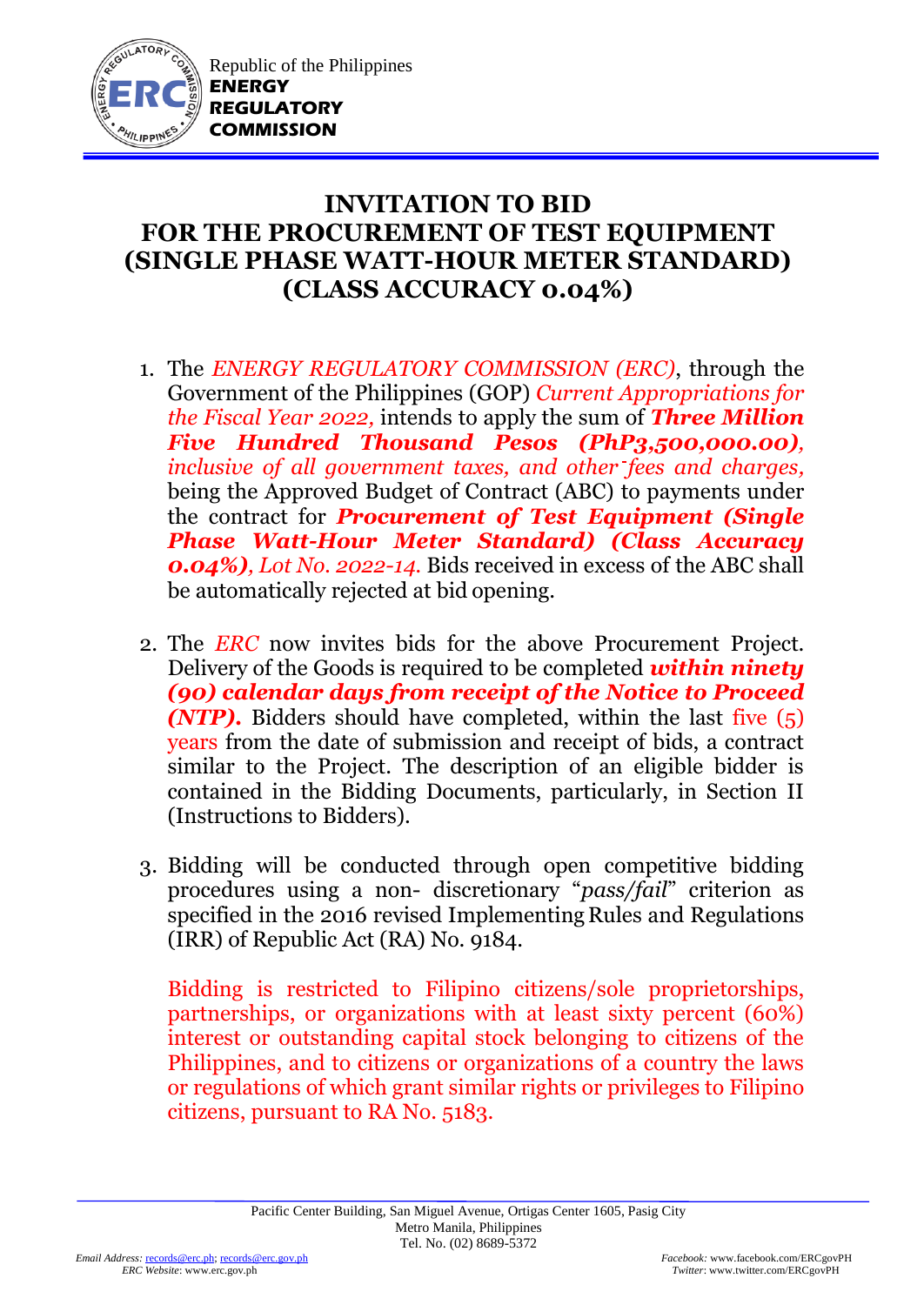- 4. Prospective Bidders may obtain further information from *ERC BAC Secretariat* and inspect the Bidding Documents at the address given below during *Monday to Friday, 09:00 A.M. to 03:00 P.M*.
- 5. A complete set of Bidding Documents may be acquired by interested Bidders on *08 March 2022* from the given address and website(s) below *and upon payment of the applicable fee for the Bidding Documents, pursuant to the latest Guidelines issued by the GPPB, in the amount of Five Thousand Pesos (PhP5,000.00)***.** The Procuring Entity shall allow the bidder to present its proof of payment for the fees *in person.*
- 6. The *ERC BAC* will hold a Pre-Bid Conference<sup>1</sup> , which shall be open to prospective bidders, on *17 March 2022, 10:00 A.M. through videoconferencing via MS Teams, which can be accessed through:*

[https://teams.microsoft.com/l/meetup](https://teams.microsoft.com/l/meetup-join/19%3Ameeting_NmMyODkzMDQtZmZiYy00YTdkLWE1MDUtYmQxNTJjZjM2Njg0%40thread.v2/0?context=%7B%22Tid%22%3A%2234a3c75d-10fe-482b-9220-04df09540e89%22%2C%22Oid%22%3A%225f074c63-51dc-4812-9356-3479a48fb753%22%7D)[join/19%3Ameeting\\_NmMyODkzMDQtZmZiYy00YTdkLWE1MDUtYmQxN](https://teams.microsoft.com/l/meetup-join/19%3Ameeting_NmMyODkzMDQtZmZiYy00YTdkLWE1MDUtYmQxNTJjZjM2Njg0%40thread.v2/0?context=%7B%22Tid%22%3A%2234a3c75d-10fe-482b-9220-04df09540e89%22%2C%22Oid%22%3A%225f074c63-51dc-4812-9356-3479a48fb753%22%7D) [TJjZjM2Njg0%40thread.v2/0?context=%7B%22Tid%22%3A%2234a3c75d-](https://teams.microsoft.com/l/meetup-join/19%3Ameeting_NmMyODkzMDQtZmZiYy00YTdkLWE1MDUtYmQxNTJjZjM2Njg0%40thread.v2/0?context=%7B%22Tid%22%3A%2234a3c75d-10fe-482b-9220-04df09540e89%22%2C%22Oid%22%3A%225f074c63-51dc-4812-9356-3479a48fb753%22%7D)[10fe-482b-9220-04df09540e89%22%2C%22Oid%22%3A%225f074c63-](https://teams.microsoft.com/l/meetup-join/19%3Ameeting_NmMyODkzMDQtZmZiYy00YTdkLWE1MDUtYmQxNTJjZjM2Njg0%40thread.v2/0?context=%7B%22Tid%22%3A%2234a3c75d-10fe-482b-9220-04df09540e89%22%2C%22Oid%22%3A%225f074c63-51dc-4812-9356-3479a48fb753%22%7D) [51dc-4812-9356-3479a48fb753%22%7D](https://teams.microsoft.com/l/meetup-join/19%3Ameeting_NmMyODkzMDQtZmZiYy00YTdkLWE1MDUtYmQxNTJjZjM2Njg0%40thread.v2/0?context=%7B%22Tid%22%3A%2234a3c75d-10fe-482b-9220-04df09540e89%22%2C%22Oid%22%3A%225f074c63-51dc-4812-9356-3479a48fb753%22%7D)

- 7. Bids must be duly received by the BAC Secretariat through manual submission at the office address indicated below on or before *07 April 2022, 10:00 A.M.* Late bids shall not be accepted. Bidders are requested to submit one (1) original and one (1) copy of their bids. Bidders are likewise requested to bring the originals of the documents submitted and present the same for comparison during the bid opening.
- 8. All Bids must be accompanied by a bid security in any of the acceptable forms and in the amount stated in **ITB** Clause 14.
- 9. Bid opening shall be on *07 April 2022, 10:00 A.M.* at the given address below. Bids will be opened in the presence of the bidders' representatives who choose to attend the activity.
- 10. The *ERC* reserves the right to reject any and all bids, declare a failure of bidding, or not award the contract at any time prior to contract award in accordance with Sections 35.6 and 41 of the 2016 revised IRR of RA No. 9184, without thereby incurring any liability to the affected bidder or bidders.

1

<sup>1</sup> May be deleted in case the ABC is less than One Million Pesos (PhP1,000,000) where the Procuring Entity may not hold a Pre-Bid Conference.